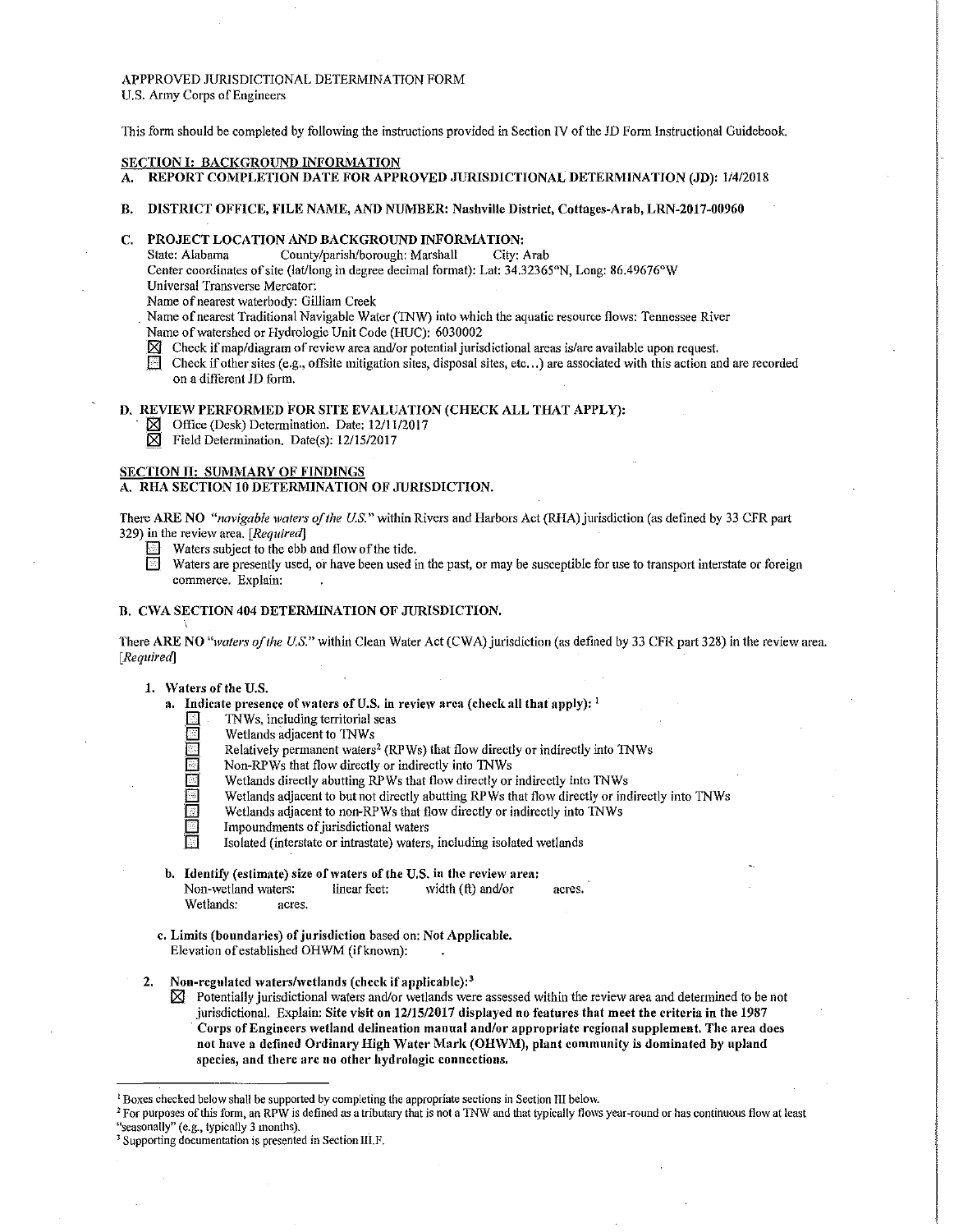## SECTION III: CWA ANALYSIS

## A. TNWs AND WETLANDS ADJACENT TO TNWs

The agencies will assert jurisdiction over TNWs and wetlands adjacent to TNWs. If the aquatic resource is a TNW, complete Section III.A.1 and Section III.D.1. only; if the aquatic resource is a wetland adjacent to a TNW, complete Sections  $\Pi$ , A.1 and 2 and Section  $\Pi$ , D.1.; otherwise, see Section III.B below.

## 1. TNW

Identify TNW:

Summarize rationale supporting determination:

#### 2. Wetland adjacent to TNW

Summarize rationale supporting conclusion that wetland is "adjacent":

#### B. CHARACTERISTICS OF TRIBUTARY (THAT IS NOT A TNW) AND ITS ADJACENT WETLANDS (IF ANY):

This section summarizes information regarding characteristics of the tributary and its adjacent 'vetlands, if any, and it helps determine \Vhether or not the standards for jurisdiction established under *Rapanos* have been met.

The agencies will assert jurisdiction over non-navigable tributaries of TNWs where the tributaries are "relatively permanent waters" (RPWs), i.e. tributaries that typically flow year-round or have continuous flow at least seasonally (e.g., typically 3 months). A wetland that directly abuts an RPW is also jurisdictional. If the aquatic resource is not a TNW, but has year-round (perennial) flow, skip to Section III.D.2. If the aquatic resource is a wetland directly abutting a tributary with perennial flow, skip to Section III.D.4.

A wetland that is adjacent to but that does not directly abut an RPW requires a significant nexus evaluation, Corps districts and EPA regions will include in the record any available information that documents the existence of a significant nexus between a relatively permanent tributary that is not perennial (and its adjacent wetlands if any) and a traditional navigable water, even though a significant nexus finding is not required as a matter of law.

If the waterbody<sup>4</sup> is not an RPW, or a wetland directly abutting an RPW, a JD will require additional data to determine if the waterbody has a significant nexus with a TNW. If the tributary has adjacent wetlands, the significant nexus evaluation must consider the tributary in combination with all of its adjacent \vetlands. This significant nexus evaluation that combines, for analytical purposes, the tributary and all of its adjacent wetlands is used whether the review area identified in the JD request is the tributary, or its adjacent wetlands, or both. If the JD covers a tributary with adjacent wetlands, complete Section III.B.1 for the tributary, Section III.B.2 for any onsite \vetlands, and Section III.B.3 for all \vetlands adjacent to that tributary, both onsite and offsite. The determination whether a significant nexus exists is determined in Section III.C below,

1. Characteristics of non-TNWs that flow directly or indirectly into TNW

- (i) General Area Conditions:<br>Watershed size: Pick List Watershed size: <sup>Pick List</sup><br>Drainage area: Pick List Drainage area: Average annual rainfall: inches Average annual snowfall: inches
- (ii) Physical Characteristics:

(a) Relationship with TNW:  $\Box$  Tributary flows directly into TNW.  $\Box$  Tributary flows through Pick List tributaries before entering TNW.

Project waters are Pick List river miles from TNW. Project waters are **Pick List** river miles from RPW. Project waters are Pick List aerial (straight) miles from TNW. Project waters are Pick:List aerial (straight) miles from RPW. Project waters cross or serve as state boundaries. Explain: Identify flow route to TNW<sup>5</sup>: Tributary stream order, if known:

<sup>&</sup>lt;sup>4</sup> Note that the Instructional Guidebook contains additional information regarding swales, ditches, washes, and erosional features generally and in the arid West.

<sup>&</sup>lt;sup>5</sup> Flow route can be described by identifying, e.g., tributary a, which flows through the review area, to flow into tributary b, which then flows into 1NW.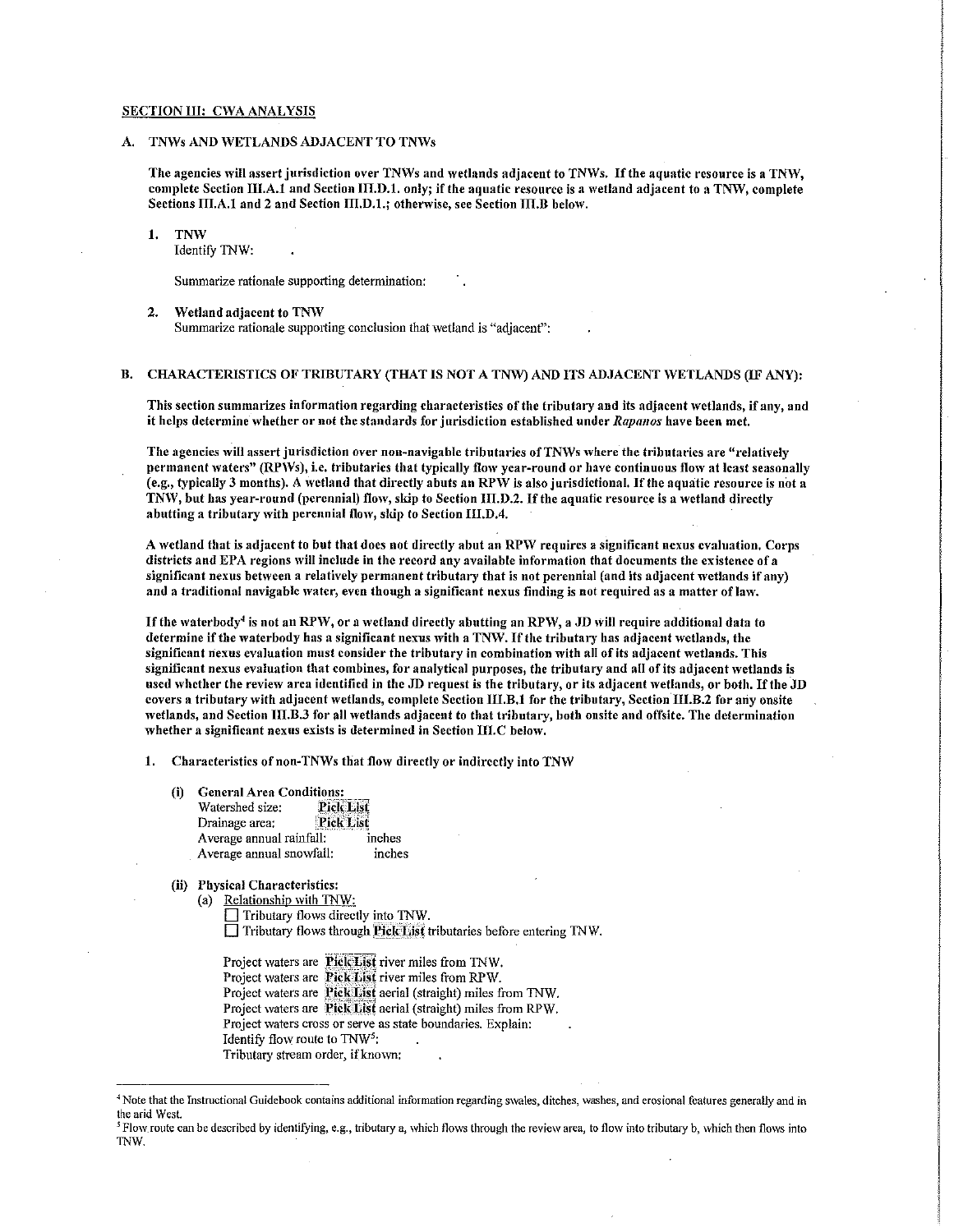|  | (b) General Tributary Characteristics (check all that apply):                                                                                       |
|--|-----------------------------------------------------------------------------------------------------------------------------------------------------|
|  | Tributary is:<br>Natural                                                                                                                            |
|  | Artificial (man-made). Explain:                                                                                                                     |
|  | Manipulated (man-altered). Explain:                                                                                                                 |
|  | Tributary properties with respect to top of bank (estimate):<br>Average width:<br>feet<br>Average depth:<br>feet<br>Average side slopes: Pick List. |
|  |                                                                                                                                                     |
|  | Primary tributary substrate composition (check all that apply):<br>$\Box$ Silts<br>Sands<br>Concrete                                                |
|  | Cobbles<br>Muck<br>Gravel                                                                                                                           |
|  | Bedrock<br>Vegetation. Type/% cover:                                                                                                                |
|  | Other. Explain:                                                                                                                                     |
|  |                                                                                                                                                     |
|  | Tributary condition/stability [e.g., highly eroding, sloughing banks]. Explain:                                                                     |
|  | Presence of run/riffle/pool complexes. Explain:                                                                                                     |
|  | Tributary geometry: Pick List<br>%<br>Tributary gradient (approximate average slope):                                                               |
|  |                                                                                                                                                     |
|  | (c) $Flow:$                                                                                                                                         |
|  | Tributary provides for: Pick List                                                                                                                   |
|  | Estimate average number of flow events in review area/year: Pick List                                                                               |
|  | Describe flow regime:                                                                                                                               |
|  | Other information on duration and volume:                                                                                                           |
|  | Surface flow is: Pick List. Characteristics:                                                                                                        |
|  | Subsurface flow: Pick List. Explain findings:<br>$\Box$ Dye (or other) test performed:                                                              |
|  | Tributary has (check all that apply):                                                                                                               |
|  | Bed and banks                                                                                                                                       |
|  | OHWM <sup>6</sup> (check all indicators that apply):                                                                                                |
|  | clear, natural line impressed on the bank<br>the presence of litter and debris                                                                      |
|  | changes in the character of soil<br>destruction of terrestrial vegetation                                                                           |
|  | the presence of wrack line<br>shelving                                                                                                              |
|  | vegetation matted down, bent, or absent<br>sediment sorting                                                                                         |
|  | leaf litter disturbed or washed away<br>scour                                                                                                       |
|  | sediment deposition<br>multiple observed or predicted flow events                                                                                   |
|  | water staining<br>abrupt change in plant community                                                                                                  |
|  | other (list):<br>Discontinuous OHWM.7 Explain:                                                                                                      |
|  |                                                                                                                                                     |
|  | If factors other than the OHWM were used to determine lateral extent of CWA jurisdiction (check all that apply):                                    |
|  | $\Box$ High Tide Line indicated by:<br>Mean High Water Mark indicated by:                                                                           |
|  | $\Box$ oil or scum line along shore objects<br>$\Box$ survey to available datum;                                                                    |
|  | fine shell or debris deposits (foreshore)<br>physical markings;<br>$\mathbf{L}$                                                                     |
|  | vegetation lines/changes in vegetation types.<br>physical markings/characteristics                                                                  |
|  | tidal gauges<br>other (list):                                                                                                                       |
|  |                                                                                                                                                     |
|  | (iii) Chemical Characteristics:                                                                                                                     |
|  | Characterize tributary (e.g., water color is clear, discolored, oily film; water quality; general watershed<br>characteristics, etc.). Explain:     |
|  |                                                                                                                                                     |
|  | Identify specific pollutants, if known:                                                                                                             |
|  |                                                                                                                                                     |
|  |                                                                                                                                                     |
|  | $\alpha$ crimer mode discontinuity in the OHWM does not necessarily especialized inicolation (e.g., where the stream temporarily flows              |

 $\ddot{\phantom{a}}$ 

 $6A$  natural or man-made discontinuity in the OHWM does not necessarily sever jurisdiction (e.g., where the stream temporarily flows underground, or where the OHWM has been removed by development or agricultural practices). Where there is a break in the OHWM that is unrelated to the waterbody's flow regime (e.g., flow over a rock outcrop or through a culvert), the agencies will look for indicators of flow above and below the break.<br><sup>7</sup>Ibid.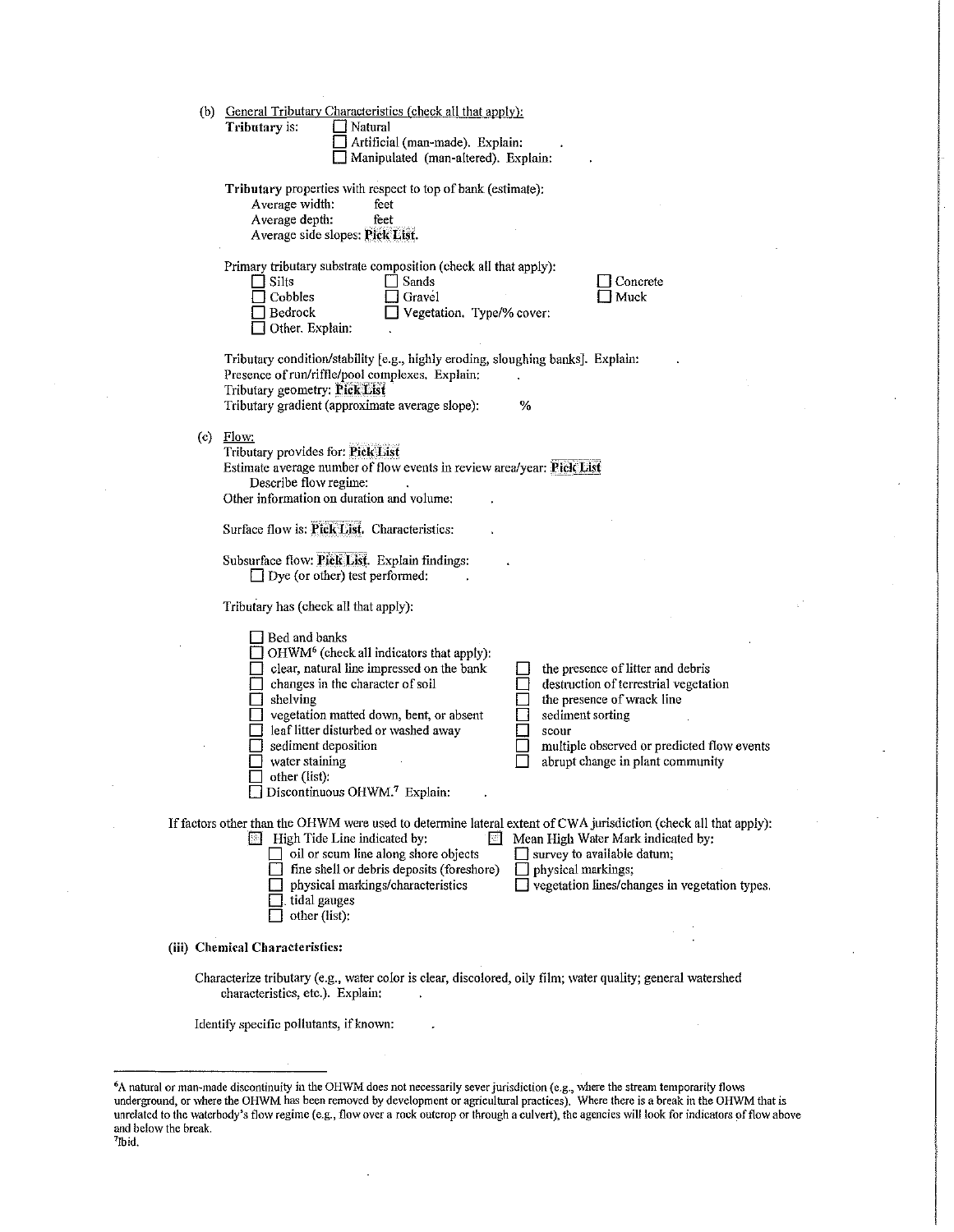# (iv) Biological Characteristics, Channel supports (check all that apply):<br> $\square$  Rinarian corridor. Characteristics (type, average width):

- Riparian corridor. Characteristics (type, average width):
- $\Box$  Wetland fringe. Characteristics:<br>  $\Box$  Habitat for:
	- Habitat for:

D Federally Listed species. Explain findings:

 $\Box$  Fish/spawn areas. Explain findings:

 $\Box$  Other environmentally-sensitive species. Explain findings:

 $\Box$  Aquatic/wildlife diversity. Explain findings:

#### 2. Characteristics of wetlands adjacent to non-TNW that flow directly or indirectly into TNW

## (i) Physical Characteristics:

- (a) General Wetland Characteristics:
	- Properties: Wetland size: acres Wetland type. Explain: Wetland quality. Explain: Project wetlands cross or serve as state boundaries. Explain:
- (b) General Flow Relationship with Non-TNW: Flow is: Pick List. Explain:

Surface flow is: Pick List Characteristics:

Subsurface flow: Pick List. Explain findings:  $\Box$  Dye (or other) test performed:

(c) Wetland Adjacency Determination with Non-TNW:

 $\Box$  Directly abutting

Not directly abutting

- Discrete wetland hydrologic connection. Explain:
- $\Box$  Ecological connection. Explain:
- $\Box$  Separated by berm/barrier. Explain:
- (d) Proximity (Relationship) to TNW Project wetlands are Pick List river miles from TNW. Project waters are Pick List aerial (straight) miles from TNW. Flow is from: Pick List. Estimate approximate location of wetland as within the Pick List floodplain.

(ii) Chemical Characteristics:

Characterize wetland system (e.g., water color is clear, brown, oil film on surface; water quality; general watershed characteristics; etc.). Explain:

Identify specific pollutants, if known:

## (iii) Biological Characteristics. 'Vetland supports (check all that apply):

- D Riparian buffer. Characteristics (type, average width);
- D Vegetation type/percent cover. Explain:
- $\Box$  Habitat for:
	- D Federally Listed species. Explain findings:
	- $\Box$  Fish/spawn areas. Explain findings:
	- $\Box$  Other environmentally-sensitive species. Explain findings:
	- $\Box$  Aquatic/wildlife diversity. Explain findings:

## 3. Characteristics of all wetlands adjacent to the tributary (if any)

All wetland(s) being considered in the cumulative analysis:  $P$ *iek* List

Approximately  $($  ) acres in total are being considered in the cumulative analysis.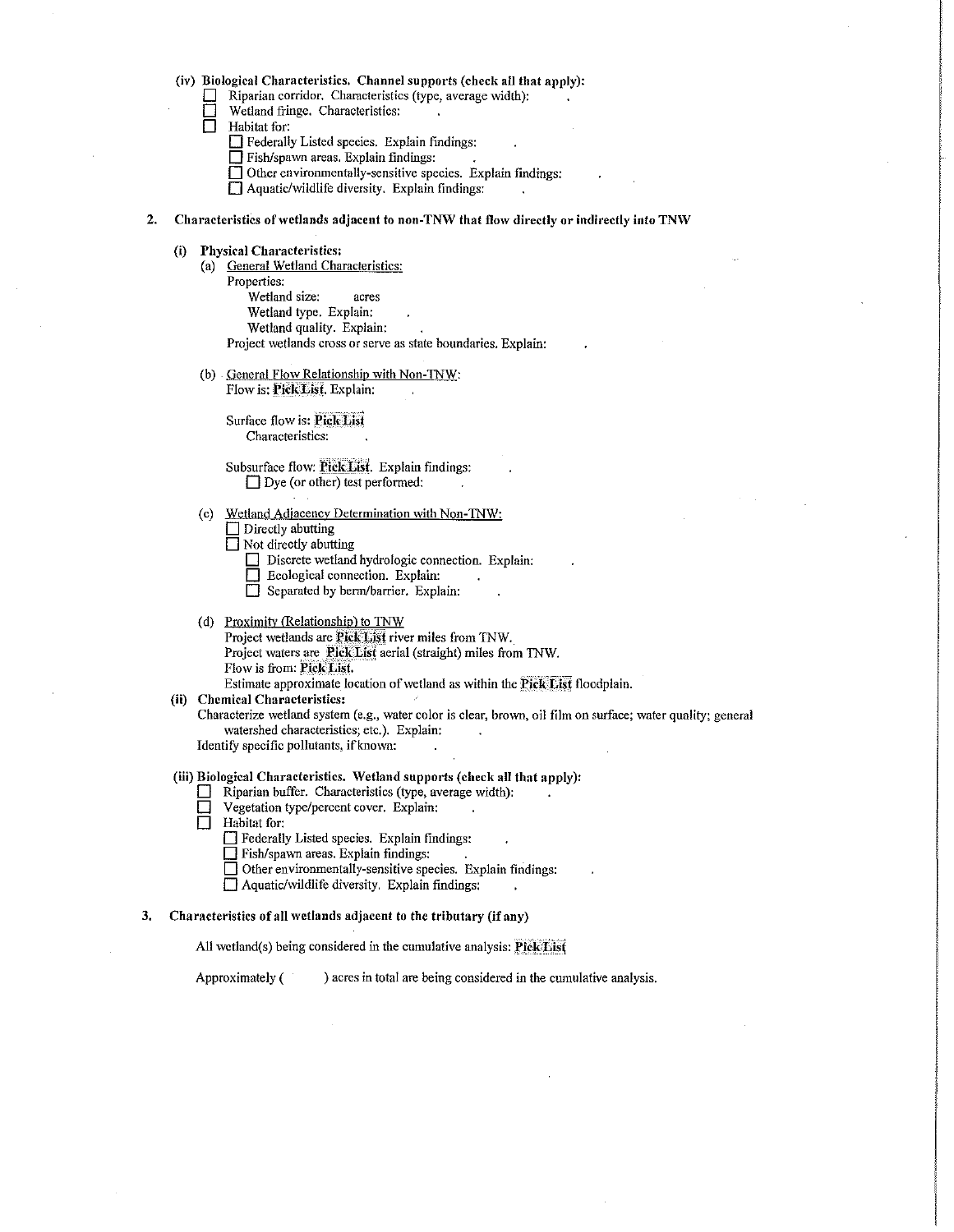For each wetland, specify the following:

Directly abuts? (Y/N) Size (in acres) Directly abuts? (Y/N) Size (in acres)

Summarize overall biological, chemical and physical functions being performed:

## C. SIGNIFICANT NEXUS DETERMINATION

A significant nexus analysis will assess the flow characteristics and functions of the tributary itself and the functions performed by any wetlands adjacent to the tributary to determine if they significantly affect the chemical, physical, and biological integrity of a TNW. For each of the following situations, a significant nexus exists if the tributary, in combination with all of its adjacent wetlands, has more than a speculative or insubstantial effect on the chemical, physical and/or biological integrity of a TNW. Considerations when evaluating significant nexus include, but are not limited to the volume, duration, and frequency of the flow of water in the tributary and its proximity to a TNW, and the functions performed by the tributary and all its adjacent wetlands. It is not appropriate to determine significant nexus based solely on any specific threshold of distance (e.g. between a tributary and its adjacent wetland or between a tributary and the TNW). Similarly, the fact an adjacent wetland lies within or outside of a floodplain is not solely determinative of significant nexus.

Draw connections between the features documented and the effects on the TNW, as identified in the *Rapanos* Guidance and discussed in the Instructional Guidebook. Factors to consider include, for example:

- Does the tributary, in combination with its adjacent wetlands (if any), have the capacity to carry pollutants or flood waters to TNWs, or to reduce the amount of pollutants or flood waters reaching a TNW?
- Does the tributary, in combination with its adjacent wetlands (if any), provide habitat and lifecycle support functions for fish and other species, such as feeding, nesting, spawning, or rearing young for species that are present in the TNW?
- Does the tributary, in combination with its adjacent wetlands (if any), have the capacity to transfer nutrients and organic carbon that support downstream foodwebs?
- Does the tributary, in combination \Vith its adjacent wetlands (if any), have other relationships to the physical, chemical, or biological integrity of the TNW?

Note: the above list of considerations is not inclusive and other functions observed or known to occur should be documented below:

- 1. Significant nexus findings for non-RPW that has no adjacent wetlands and flows directly or indirectly into TNWs. Explain findings of presence or absence of significant nexus below, based on the tributary itself, then go to Section III.D:
- 2. Significant nexus findings for non-RPW and its adjacent wetlands, where the non-RPW flows directly or indirectly into TNWs. Explain findings of presence or absence of significant nexus below, based on the tributary in combination with all of its adjacent wetlands, then go to Section  $\Pi$ .D:
- 3. Significant nexus findings for wetlands adjacent to an RPW but that do not directly abut the RPW, Explain findings of presence or absence of significant nexus below, based on the tributary in combination with all of its adjacent wetlands, then go to Section III.D:

## D. DETERMINATIONS OF JURISDICTIONAL FINDINGS. THE SUBJECT WATERS/WETLANDS ARE (CHECK ALL THAT APPLY):

- 1. TNWs and Adjacent Wetlands. Check all that apply and provide size estimates in review area:  $\Box$  TNWs: linear feet width (ft), Or, acres.<br> $\Box$  Wetlands adjacent to TNWs: acres.  $\boxdot$  Wetlands adjacent to TNWs:
- 2. RPWs that flow directly or indirectly into TNWs.
	- $\Box$  Tributaries of TNWs where tributaries typically flow year-round are jurisdictional. Provide data and rationale indicating that tributary is perennial:
	- Tributaries of TNW where tributaries have continuous flow "seasonally" (e.g., typically three months each year) are jurisdictional. Data supporting this conclusion is provided at Section lll.B. Provide rationale indicating that tributary flows seasonally: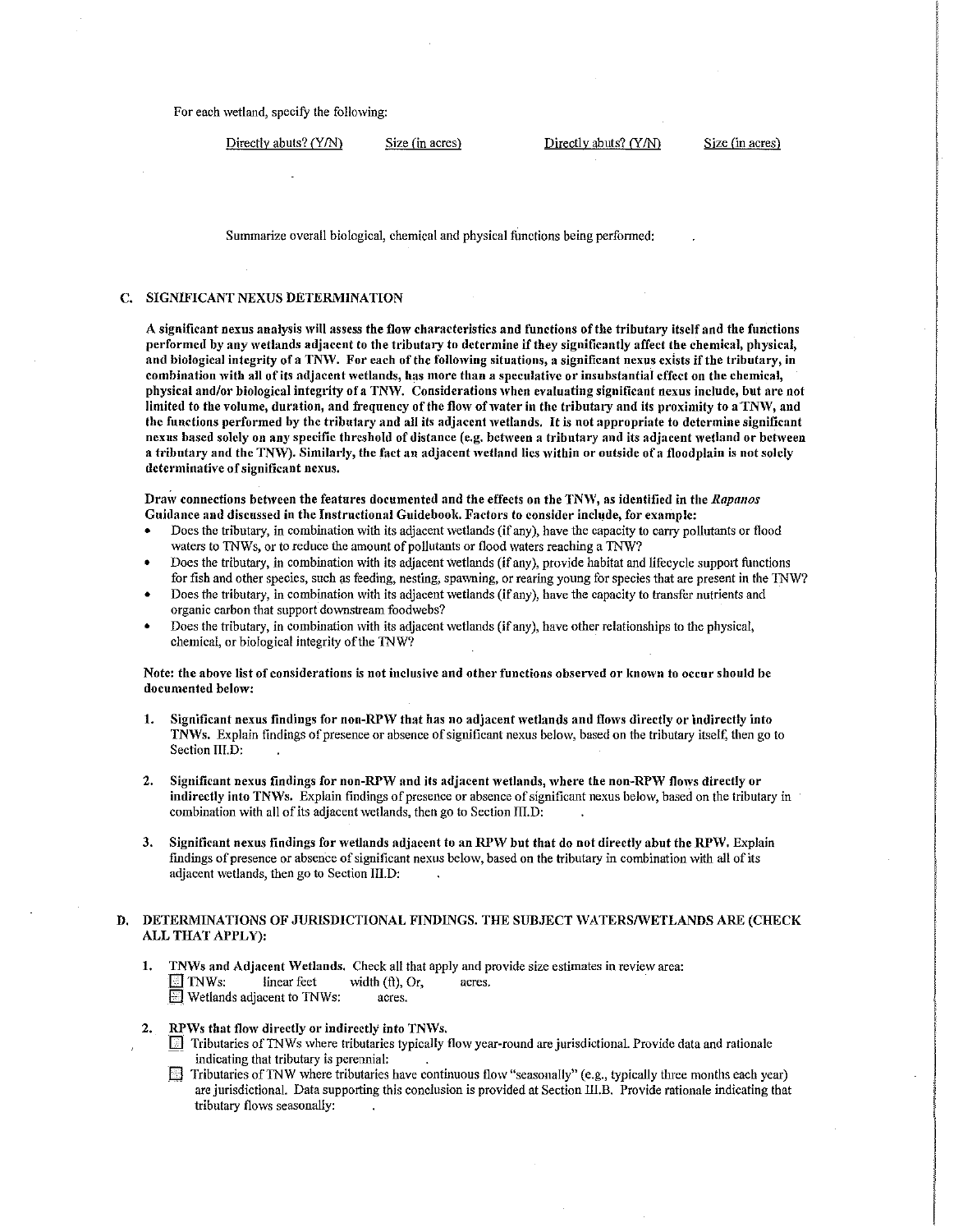Provide estimates for jurisdictional waters in the review area (check all that apply):

 $\Box$  Tributary waters: linear feet width  $(ft)$ .

- Other non-wetland waters: acres.
	- Identify type(s) of waters:
- 3. Non-RP $Ws<sup>8</sup>$  that flow directly or indirectly into TNWs.
	- $\Box$  Waterbody that is not a TNW or an RPW, but flows directly or indirectly into a TNW, and it has a significant nexus with a TNW is jurisdictional. Data supporting this conclusion is provided at Section III.C.

Provide estimates for jurisdictional waters within the review area (check all that apply):

- $\boxed{\odot}$  Tributary waters: linear feet width (ft).
- **[11]** Other non-wetland waters: acres.
	- Identify type(s) of waters:
- 4. Vetlands directly abutting an RPW that flow directly or indirectly into TNWs.

 $\Box$  Wetlands directly abut RPW and thus are jurisdictional as adjacent wetlands.

- **E** Wetlands directly abutting an RPW where tributaries typically flow year-round. Provide data and rationale indicating that tributary is perennial in Section III.D.2, above. Provide rationale indicating that wetland is directly abutting an RPW:
- $\Box$  Wetlands directly abutting an RPW where tributaries typically flow "seasonally." Provide data indicating that tributary is seasonal in Section III.B and rationale in Section III.D.2, above. Provide rationale indicating that wetland is directly abutting an RPW:

Provide acreage estimates for jurisdictional wetlands in the review area: acres.

- 5. Wetlands adjacent to but not directly abutting an RPW that flow directly or indirectly into TNWs.
	- Wetlands that do not directly abut an RPW, but when considered in combination with the tributary to which they are adjacent and with similarly situated adjacent wetlands, have a significant nexus with a TNW are jurisidictional. Data supporting this conclusion is provided at Section III.C.

Provide acreage estimates for jurisdictional wetlands in the review area: acres.

- 6. Wetlands adjacent to non-RPWs that flow directly or indirectly into TNWs.
	- Wetlands adjacent to such waters, and have when considered in combination with the tributary to which they are adjacent and with similarly situated adjacent wetlands, have a significant nexus with a TNW are jurisdictional. Data supporting this conclusion is provided at Section m.c.

Provide estimates for jurisdictional wetlands in the review area: acres.

- 7. Impoundments of jurisdictional waters.9
	- As a general rule, the impoundment of a jurisdictional tributary remains jurisdictional.
	- $\Box$  Demonstrate that impoundment was created from "waters of the U.S.," or
	- Demonstrate that water meets the criteria for one of the categories presented above (1-6), or
	- Demonstrate that water is isolated with a nexus to commerce (see E below).
- E. ISOLATED [INTERSTATE OR INTRA-STATE] WATERS, INCLUDING ISOLATED WETLANDS, THE USE, DEGRADATION OR DESTRUCTION OF WHICH COULD AFFECT INTERSTATE COMMERCE, INCLUDING ANY SUCH WATERS (CHECK ALL THAT APPLY): <sup>10</sup>
	- $\boxed{\phantom{1}}$  which are or could be used by interstate or foreign travelers for recreational or other purposes.
	- $\overline{\mathbb{R}}$  from which fish or shellfish are or could be taken and sold in interstate or foreign commerce.
	- $\Box$  which are or could be used for industrial purposes by industries in interstate commerce,
	- Interstate isolated waters. Explain:
	- **El** Other factors. Explain:

Identify water body and summarize rationale supporting determination:

<sup>10</sup> Prior to asserting or declining CWA jurisdiction based solely on this category, Corps Districts will elevate the action to Corps and EPA HQ for review consistent with the process described in the Corps/EPA Memorandum Regarding CWA Act Jurisdiction Following *Rapauos.* 

<sup>&</sup>lt;sup>8</sup>See Footnote #3.

 $9$  To complete the analysis refer to the key in Section IILD.6 of the Instructional Guidebook.